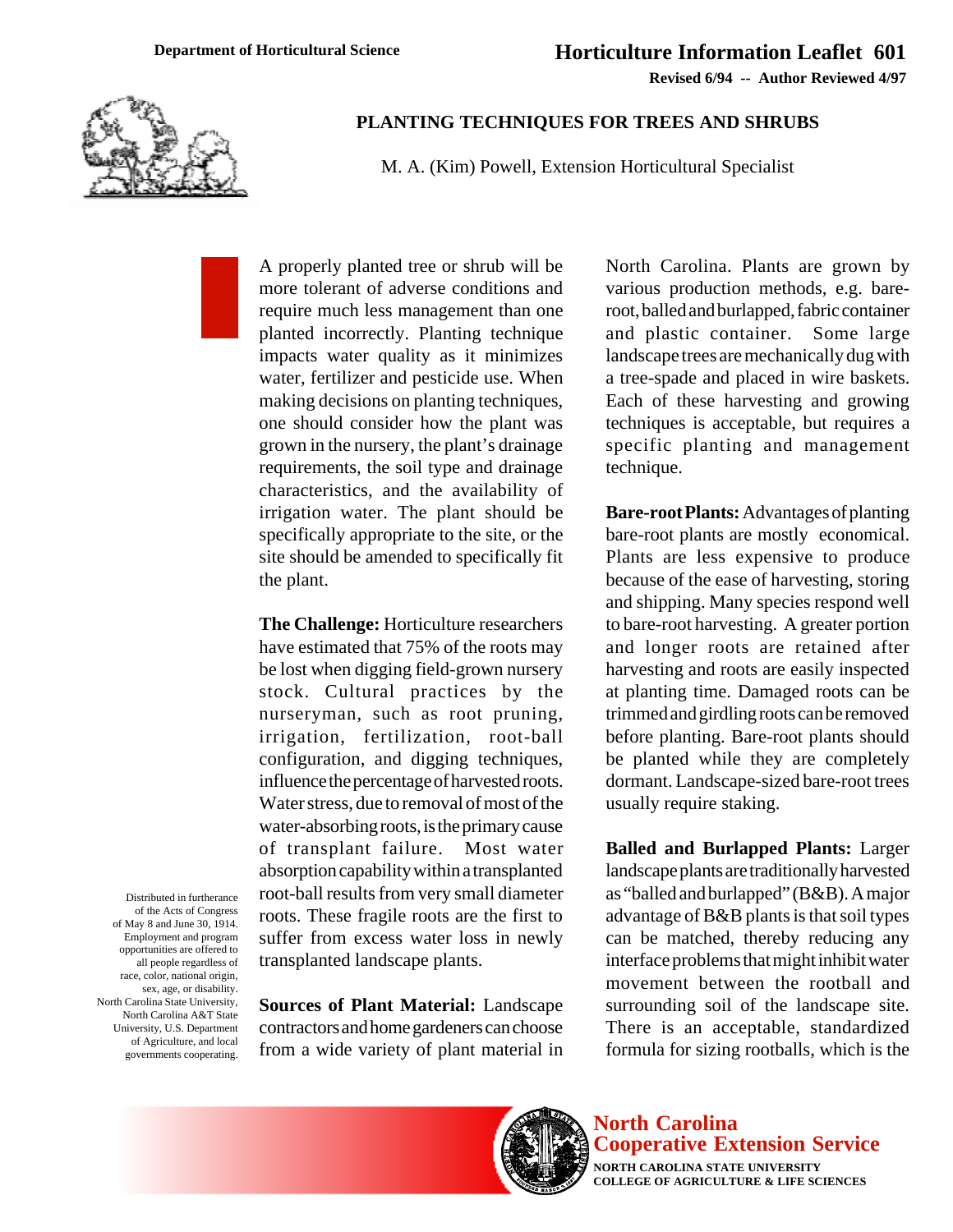American Standard for Nursery Stock. The main disadvantage of B&B material is that a large portion of the roots may be severed at harvest time. The amount of roots harvested depends upon soil type, irrigation practices and root pruning during the production period. Plants moved B&B are subject to seasonal constraints. The most favorable seasons are when transpiration demand is low and root generation potential is high, such as in fall, winter and early spring. With the much-reduced root system, water is a critical element in the successful transplanting of B&B material.

**Container-Grown Plants:** The advantage of using plants grown in containers is that 100% of the roots are in the container. Thus, the plant goes through limited transplant shock if given adequate follow-up care. Container-grown plants can be planted into the landscape year-round. Plants produced in containers, in a soilless medium (usually bark and sand), are much lighter than B&B material. This is very helpful to home gardeners who may not have large equipment to handle the heavy plants.

The main disadvantage of container-grown plants is the possibility of deformed roots. "Rootbound" plants have roots circling inside the container. The entangled roots are a physical barrier to future root growth and development. If this condition is not corrected at planting time, the plant may experience slow growth and establishment because of the girdled roots. Some form of root mass disturbance is recommended before planting.

A relatively new production system is the use of fabric containers or bags. Plants are grown in the bags, placed in the ground, with a soil backfill. The advantage to this production technique is purported to be a means of harvesting a greater number of roots while using field production practices. The fabric must be removed at transplanting time. This can be somewhat of a problem when the roots have become attached to the walls of the bag, or if roots have escaped through the fabric.

## **What Size Plant Should You Choose?**

Smaller plants live better and establish faster than large plants and are more economical. Many consumers, on the other hand, want the "instant" landscape look. Demand for large, landscape-size trees has certainly increased over the last decade. With large mechanical digging equipment, 6- to 8-inch diameter trees can be moved. Large diameter trees are often transplanted for instantaneous effect, but posttransplant stress and costs increase with the size of the tree.

**Planting Procedures:** Correct planting technique begins with the loading of the plant at the nursery or garden center. Home gardeners and landscapers should be very careful with plant material. Always protect the roots, stems and foliage during transport. The plant tops should be shielded from winds. Never pick up a plant by the trunk. Trees are particularly vulnerable to damage if growth has started. In the spring the bark is easily injured. B&B trees are very susceptible to this type injury because of the weight of the root-ball. Lift plants from underneath the rootball with the appropriate equipment. Container-grown plants should be handled by the container and never by the tops of the plant. If plants must be held or stored on the landscape site, it is best to place them in a location protected from the wind and sun. Do not let the roots freeze or dry out during this time. If the delay in planting is more then a few days, one should "heel in" B&B material by covering the roots with bark or some other mulch. Supplemental irrigation is critical for the nursery stock during the growing season.

**The Planting Hole:** A current trend in landscape design is to plant trees and shrubs in large beds. When this design concept is followed, preparation of the entire plant bed area and not just individual holes is recommended. In many urban areas, gardeners will find that the soils are compacted and sometimes poorly drained. In these situations one should create a good rootzone by amending the beds with a sandyloam topsoil and aerifying the soil as deep as possible. The addition of organic matter provides little or no advantage to the planting hole in good soils. Backfill should, in most cases, be the soil removed from the planting hole: "what comes out...goes back in". This is especially important for B&B material and bareroot planting stock. An exception to this would be where entire beds can be amended to create an homogeneous root-zone. The organic matter, e.g. compost or composted pine bark, is uniformly mixed with the soil. This makes room for future growth and increases aeration to the backfill.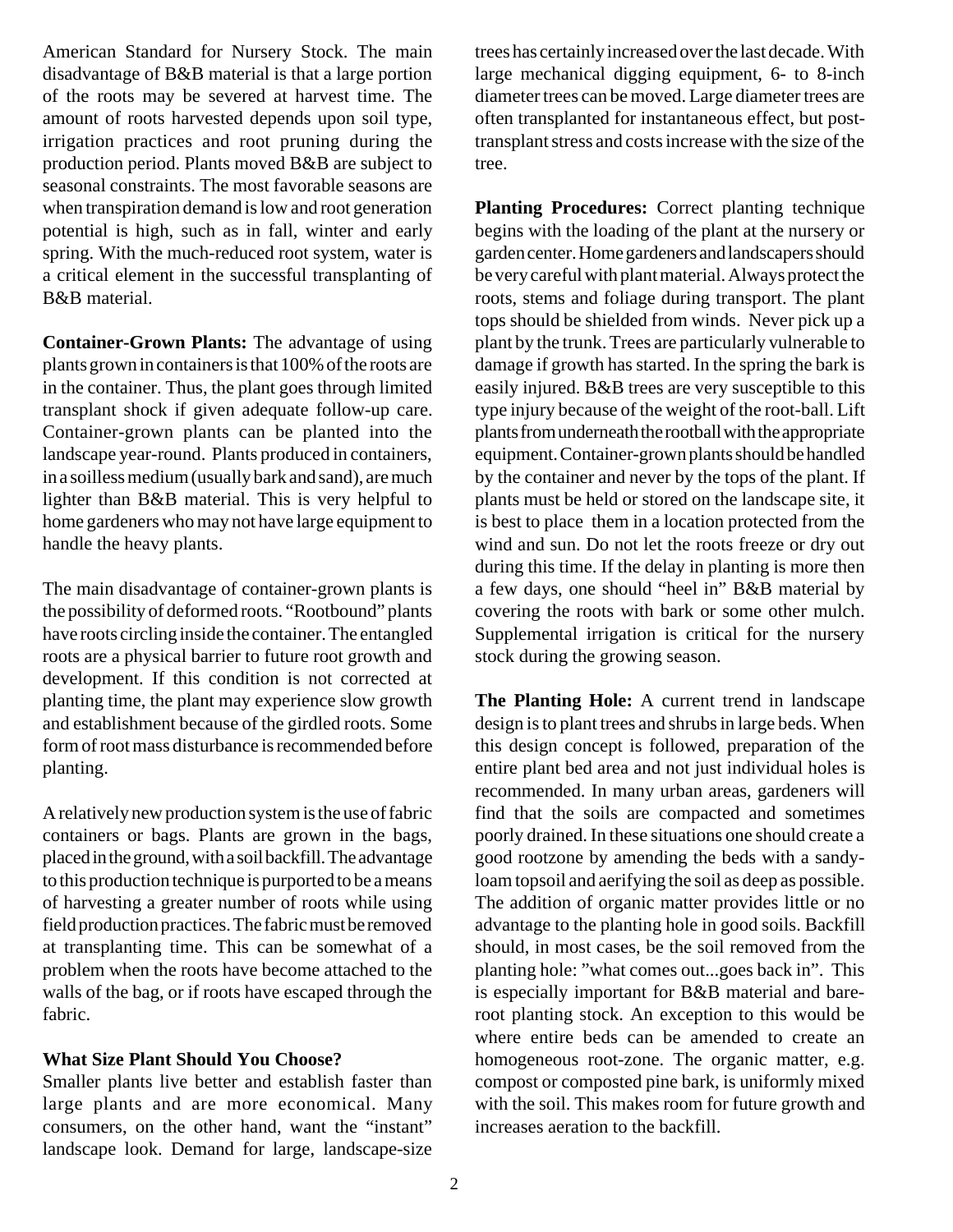In very poorly drained soils, drain tile under the beds is necessary. If a french drain or tile drain is installed, be sure that it drains downhill at a 2% minimum slope and there is an outlet on the downhill side. When setting plants, be certain to plant them high. If the poor drainage condition cannot be corrected, don't plant a tree or shrub in the area, unless it can tolerate these conditions.

If the soil is sandy and moisture is difficult to hold, a heavier topsoil can be added. Organic matter in this situation will be valuable as it improves the waterholding capacity of the sandy soil. After planting, add a 3- to 4-inch layer of organic mulch on the soil surface around the plant. This will conserve moisture, discourage weeds and moderate soil temperatures. Also be sure to consider the aesthetics of the mulch (see Figure 1).



Figure 1. The raised bed method of planting plants that will not tolerate heavy, poorly-drained soils.

The most important consideration in planting trees and shrubs is the planting depth. Don't plant too deep. It is better to plant in a raised manner so the roots will not drown or suffocate. Dig planting holes 2 to 3 times wider than the rootball and the same depth. Locate the rootball on solid soil and not loose backfill. Wire baskets do not need to be completely removed from large field grown trees. Cut and fold down the top half of the basket, fold back the burlap, and remove nylon strings. Be sure to remove plastic liners or synthetic burlap type materials.

For the most efficient use of water, construct an earthen dam 4 to 6 inches high around the dripzone area of the plant after planting. Water will have the ability to collect in this saucer and move slowly down into the planting hole. Runoff will be minimized (Figure 2).



**Figure 2.** Planting technique for B&B trees.

**Wrapping, Staking, and Pruning:** Trunk wraps, in theory, help prevent sunscald and frost cracks on thin bark trees such as maple and birch. They also offer some protection from rodents and maintenance equipment. Recently, how-ever, this practice has been questioned. These injuries are usually winter injuries due to extreme environmental conditions. Trees in exposed sites where trunks are open to south and southwest direct winter sun may require protection. The decision on whether to apply a tree wrap should be made on a tree by tree basis.

Sometimes a newly planted tree will require additional support, anchorage or protection. Stakes should be added for one of these reasons, although an unstaked tree grows faster than a staked one. Prolonged staking not only reduces the taper of the trunk, but also creates a liability, particularly if it is not clearly flagged. Trees that were staked in the nursery may require additional support once they are transplanted. Trees planted in open, windy sites may require staking. Large transplanted "tree-spaded" trees may require heavy gauge guy wires (guying), especially evergreens such as magnolia or cedar (Figure 3). Follow-up management of the wires attached to the tree trunk is mandatory. Girdling can become an irreversible problem, if wires are left more than one growing season. Recently planted small trees can benefit from stakes placed around them as a protection method. When they reach sufficient size, the stakes can be removed. There are no wires attaching the stakes to the trees when used for protection. A 3- to 4-inch layer of organic mulch around the base of the tree also offers protection from mechanical equipment.